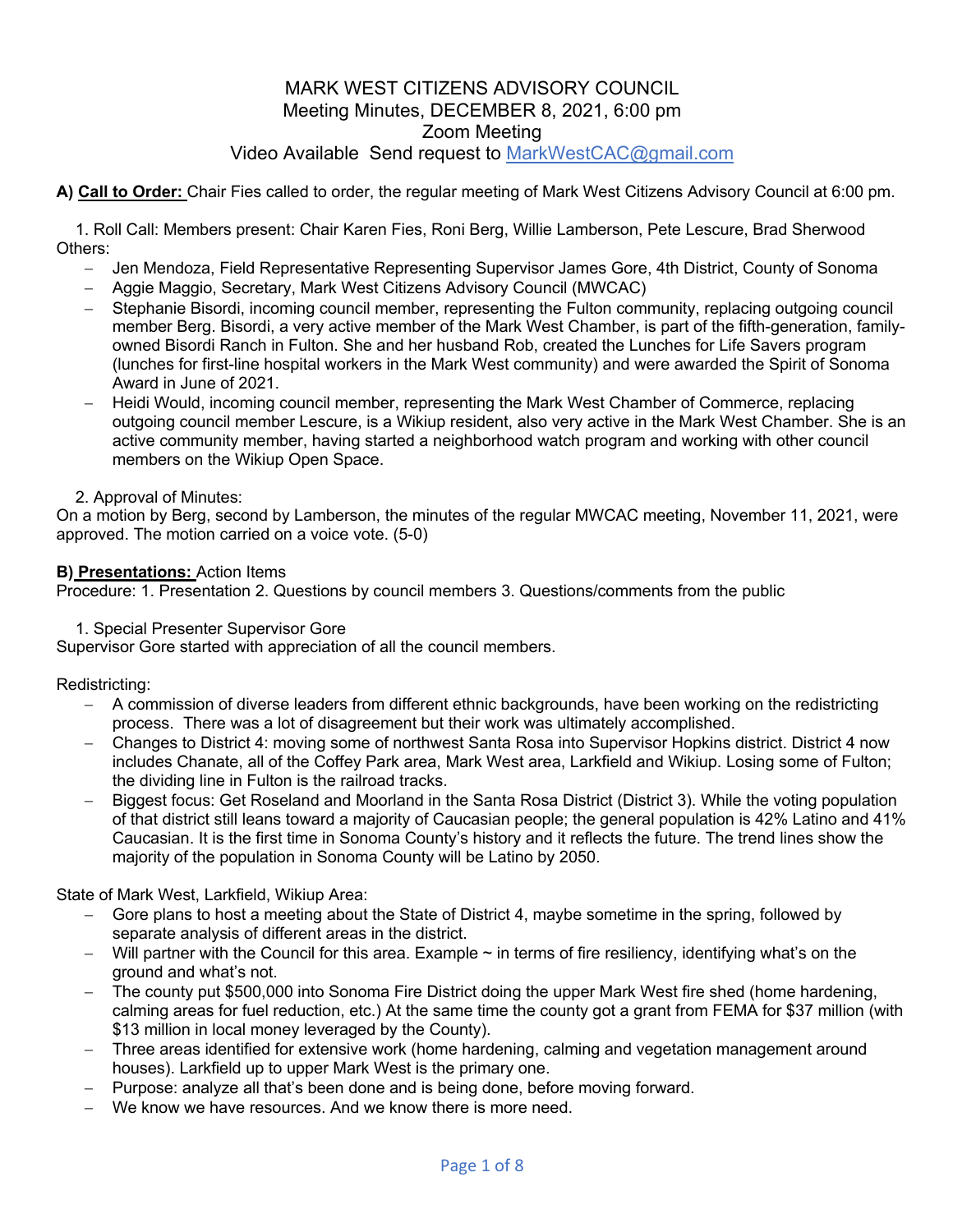# Video Available Send request to MarkWestCAC@gmail.com

Water:

- Still in a drought. We need to review how we're doing with Cal Am Water. Can be part of the review.
- Ground water reserves are strong. Mark West area is part of the Santa Rosa Plains Ground Water Sustainability Area. Decisions made by their plan will impact this area. They are probably moving more towards project water as opposed to well water.
- Larkfield can accept water from the water system and can also use their ground water. Goal  $\sim$  Make sure there is sustainable recharge. He wants a community voice on the table moving forward.

Wikiup Commons:

- Acknowledged Willie Lamberson, especially, and others, on their work on Wikiup Commons.
- The owners are currently working with Ag and Open Space. It is in the appraisal process and things are going well with good communications. This is a top priority for Gore and for Ag and Open Space. Hopefully by the end of January they will know if it's really a green light.
- If it's a go, then it's time to discuss how it fits the goals of the community and assess where to go from there. He will not move ahead without working with the community leaders on this project.

Infrastructure:

- Need to go back and look at all the avenues of money, get a true estimate and analysis of what goes where.
- There is a lot of PG&E tier one money, PG&E tier 2 infrastructure money and the pavement preservation program.
- At a State of the Area meeting, Gore wants to be able to say that he and Jen Mendoza have solidified where money is firm, where flexible, where it is and how it can be worked, to get the most improvements out of it.

Repaving Old Larkfield area.

- Gore has about \$1.6 million available for a future pavement program in the area. He wants to grow it into \$2 million. He will work on leveraging that money and also promote a worst/first program prioritizing needs.
- Would like to create a different pavement program through Public Works that focuses on these community streets. It is very difficult for the County to make decisions on county and community roads.

In Closing:

- Gore's current personal goal is to slow down, enjoy the holidays and hopes "all will slow down and heal, finding peace in the chaos, while fighting in the trenches with all."
- He is running for another term.
- Comment on redistricting: "The irony, is that all it was about was dividing city streets and creating population."
- A lesser-known fact is that he's probably had less calls in seven years, from city residents, than he's had in the last week from Mark West area and Geyserville, because "direct governance is where it's at." 90% of supervisor work is in unincorporated areas.
- The goal of the State of the District is to create a plan for future.

Council Questions/Comments& Responses:

- Comment: Roni Berg is co-chair of the Wikiup Open Space committee for Wikiup. Also have team of six dedicated civilians on the committee. We really appreciate all your work in helping the community and working with them. Response: It's important to work as a team. He would like to meet the committee members.
- Also, Jen Mendoza told Gore that some homes in the Londonberry area are being taken by Mark West Creek. He is working with the Regional Water Board, looking at major studies to be able to get money to the area.
- Question: Bisordi Ranch and Berg home now in District 5. How do we rationalize Fulton? Response: Area is based on Cal Am Water Franchise Fees, which include Fulton. Comment: This fact may be helpful when looking at expanding Council area of influence.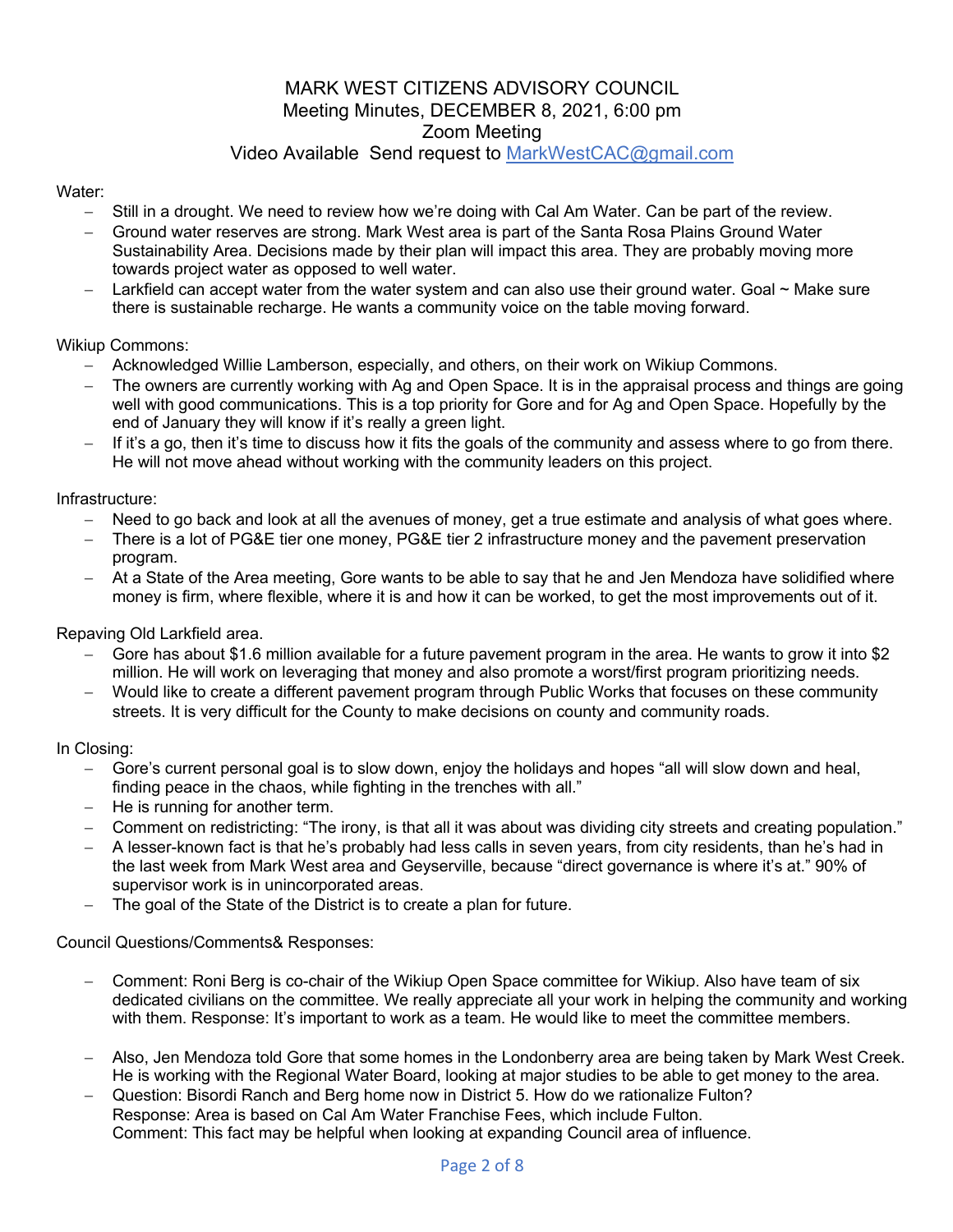# Video Available Send request to MarkWestCAC@gmail.com

- Comment: Next mission: "New Redwood Parkway," instead of the "Old Redwood Highway" (traffic calming). Work to get it into the general plan.
- Response, Mendoza: More on that in the January meeting.
- Gore: Defined by the money pots. Will find the most flexible to get things done. General fund is more flexible. Comment: Planning with storm water mitigation can cause the project to help pay for itself by selling storm water mitigation credits to developers.

Resolutions and appreciation of outgoing council members Roni Berg and Pete Lescure

Council Chair Fies read the resolutions, publicly appreciating Roni Berg and Pete Lescure, signed by Supervisor Gore and the Council members. Both are Founding Members of the Council since its formation in 2016.

Appreciation for Council Member Roni Berg

- First Vice Chair. Locally known as the mayor of Fulton.
- Spent countless hours providing policies and procedures for the council including creating and serving on the Neighborhood Improvement Funding Program subcommittee.
- Served as a liaison between the Council and the County, concerning issues such as the budget.
- Always, with a positive attitude, worked to provide solutions to issues of the community.
- Using her skills as a graphic designer, designed the Council website and various public outreach materials
- Never says "No"

Appreciation for Council Member Pete Lescure

- Appointed by the Mark West Chamber, representing the Mark West, Wikiup, Larkfield community.
- Spent countless hours creating policies and procedures for the council, including creating and serving on the Neighborhood Improvement Funding Program subcommittee.
- Developed a long, strong relationship between the local business community and the Council.
- Brought his engineering background to the issues and resolutions.
- Proudly represented the Mark West Chamber of Commerce interests at Council meetings which proved critical on infrastructure issues.
- Always brought his creative business intellect and creative solutions to the meetings, especially important when managing community issues, including his engineering back ground which has proved critical during discussions relating to infrastructure projects.

Supervisor Gore also expressed his appreciation and respect for Berg and her continuous work in Fulton and Lescure's fire and grit on important issues and work leading up to the creation of the Council. He also included the late Jim Bouler in appreciating his work leading up to the creation of the Council.

### Adjustment to Agenda: Item 3. is before Item 2.

3. Chair Fies: Presentation/Discussion, Council budget FY 22/23, Starts on July 1, 2022 Paul Hower, Fiscal Representative, Transportation and Public Works and Chair Fies:

Hower shared a Power Point Presentation: Cal Am Water Co Franchise Fee Budget

| FY 2021-2022 Projected Fees:                 | \$34,000   |
|----------------------------------------------|------------|
| Projected Interest                           | 4,000      |
|                                              | \$38,000   |
| <b>Budgeted Expenses:</b>                    |            |
| Professional Services (Staff, etc.)          | \$8,000.00 |
| Other Contract Services (Area work projects) | 42,973.88  |
| Larkfield Resilience Fund                    | 7,026.12   |
| <b>Office Supplies</b>                       | 300.00     |
|                                              |            |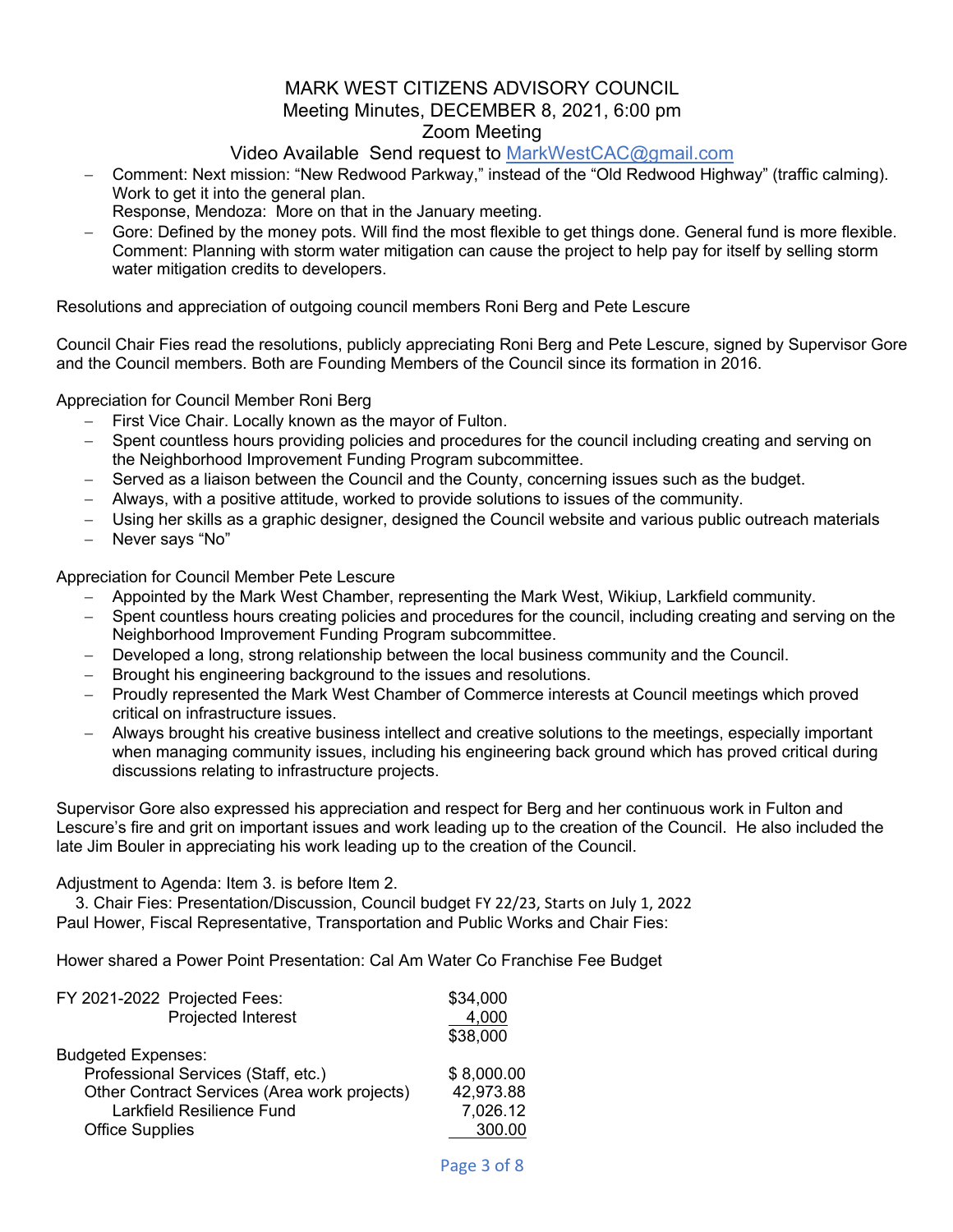# Video Available Send request to MarkWestCAC@gmail.com

\$58,300.00

| Pending Projected FY 2022-2023 Projected Fees: |              | \$34,000 |
|------------------------------------------------|--------------|----------|
| Projected Interest                             |              | 4,000    |
|                                                |              | \$38,000 |
| <b>Budgeted Expenses:</b>                      |              |          |
| Professional Services (Staff, etc.)            |              | \$8,300  |
| Other Contract Services (Area work projects)   |              | 50,000   |
| <b>Office Supplies</b>                         |              | 300      |
|                                                |              | \$58,300 |
| <b>Current Fund Balance:</b>                   | \$249.150.20 |          |

Hower actually expects higher franchise fees to come in, based on what happened last year. If so, he will program that into the 2022/23 budget.

Expenses, so far, are less than what was budgeted. This occurs annually which is why there is a fund balance.

Council Comments/Questions& Responses:

Question: Why interest rate of 1.6%? Seems quite low.

Response: Interest comes in after the fact. It is a lower rate, a general fund type. We have GASB (Governmental Accounting Standards Board), a basic government accounting service adjustment. One year will be recognized and credited for a prior year's debit. It goes back and forth like that. It's a month-by month-breakdown. No adjustment this year, yet; only one credit, in October. It will build up pretty quickly. Nothing can be credited until the budget is approved. The \$4,000 of interest is just the budgeted amount, not the final figure. They will be actual after approval.

Administration of this budget is not paid for by the Council. It is paid from a different fund within the County.

On a motion by Lescure, seconded by Berg, it was agreed to replicate this year's budget, for next year. The motion carried on a voice vote. (5-0)

2. Gary Helfrich of Permit Sonoma: New Ordinance for Vacation Rentals (VRBOs) Sonoma County

The Board of Supervisors directed staff to create listening sessions, have public outreach to address public concerns, create a new process for policy development, and gather concerns and recommendations from the public before taking outlines to the planning commission. Permit Sonoma still needs to hear from other District 4 communities. The goal is to develop an ordinance that is flexible to different challenges, while allowing the rental of homes on a transient basis, and keeping consistent with community character.

People are frustrated with response to complaints. Noise is the number one issue, then parking and trash. Need to fix both the ordinance and the County practices.

Permit Sonoma will be hiring a third-party vendor to begin to provide a 24/7 hotline for complaints.

- Same one Marin County uses and highly recommended
- 800 number to call with complaints
- Service contacts the property owners, making sure action is taken
- Following up with the complainant, making sure the situation is resolved and closing the loop
- It takes the burden off of Code Enforcement, documents complaints and protects operators of rentals from situations that are really disagreements between neighbors.
- The three strikes rule, if necessary, will be able to revoke vacation rental permits.

Business license will be required.

- Renewed annually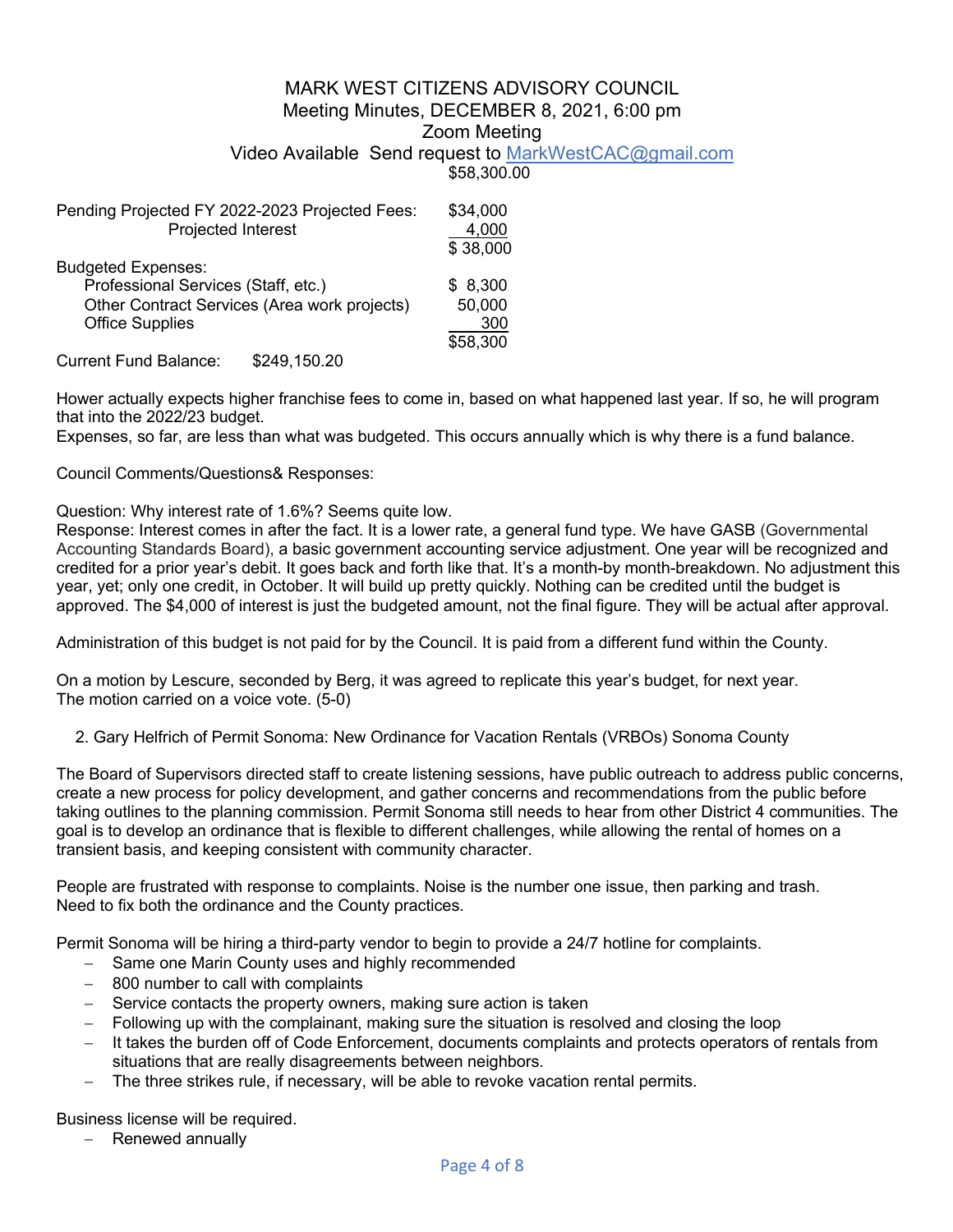# Video Available Send request to MarkWestCAC@gmail.com

- Would still issue a zoning permit, where the zoning permits vacation rentals.
- Allows for better progressive types of enforcement: Prefer to help with compliance rather than revocation.

Evacuation of Properties

- Property owners will be accountable for evacuation of their property, if needed.
- Steep consequences for not completely vacating.
- Early evacuation of renters will be required before mandatory notices.
- A property manager may be permanently decertified for noncompliance.

Other policies under development

- Road geometrics, such as no permits where roads do not meet standards
- Proximity of rentals to each other: It's complex and they are working on it.
- Fairly strict parking standards: Mostly challenges in the Russian River area and Fitch Mountain

Council Comments/Questions & Responses:

Comment: There are still about 19 empty lots in Larkfield Estates.

- Neighbors appreciate that vacation rentals are currently not allowed in the zones.
- Ask that that policy be continued.
- There are still many challenges to the rebuilds and prefer the owners to have the opportunity to rebuild without vacation renters challenging that.

Response: The urgency ordinances are beyond the scope of Permit Sonoma and have to be reauthorized annually. Though many working there also lost homes, and want to see the urgency ordinances kept in place, the Board of Supervisors have to do that. Continue working with Supervisor Gore.

Question: Noise ordinance? Will the business license be collecting transient occupancy taxes (TOT)? Response: You need to be registered for TOT in order to apply for the license. Response: No County noise ordinance, however zoning permits allow us to apply the general plan noise standard to a property. They are strict, 45 decimals at night. 65 is the normal speaking amount. Also, the standard is that complaints must be responded to within 30 minutes.

Question: Are neighbors notified when an application for a vacation rental is received? Response: Currently, applicants must notify every neighbor within 300 feet of their property. It is being modified to say "or the nearest 20 neighbors, whichever is greater." Also, when a license is renewed, all the neighbors get notification with a certified letter, with contact information for the property manager and owner.

Comment: Appreciated vacation rentals while waiting for rebuild. Glad to have them and also realized how the vacation rental density can affect neighborhoods.

Responses to Public's Comments via Chat:

- With regards to control of ratios, one goal was to find a way to control the density and proximity of vacation rentals. Density is tough in unincorporated areas where there are no defined boundaries. Proximity is easier to regulate, so looking at that.
- With regards to housing values, it's a controversial conversation. Studies have concluded that it doesn't have any effect, mostly because it's hard to get fine data. General data shows that many vacation rentals are homes that are already second homes, so not taking from housing stock. There may be more impact in cities. Fires had much more effect on property values.
- The town of Sonoma banned vacation rentals anywhere except historic commercial zones. It has to be associated with historic renovation of the property. Similar in Sebastopol.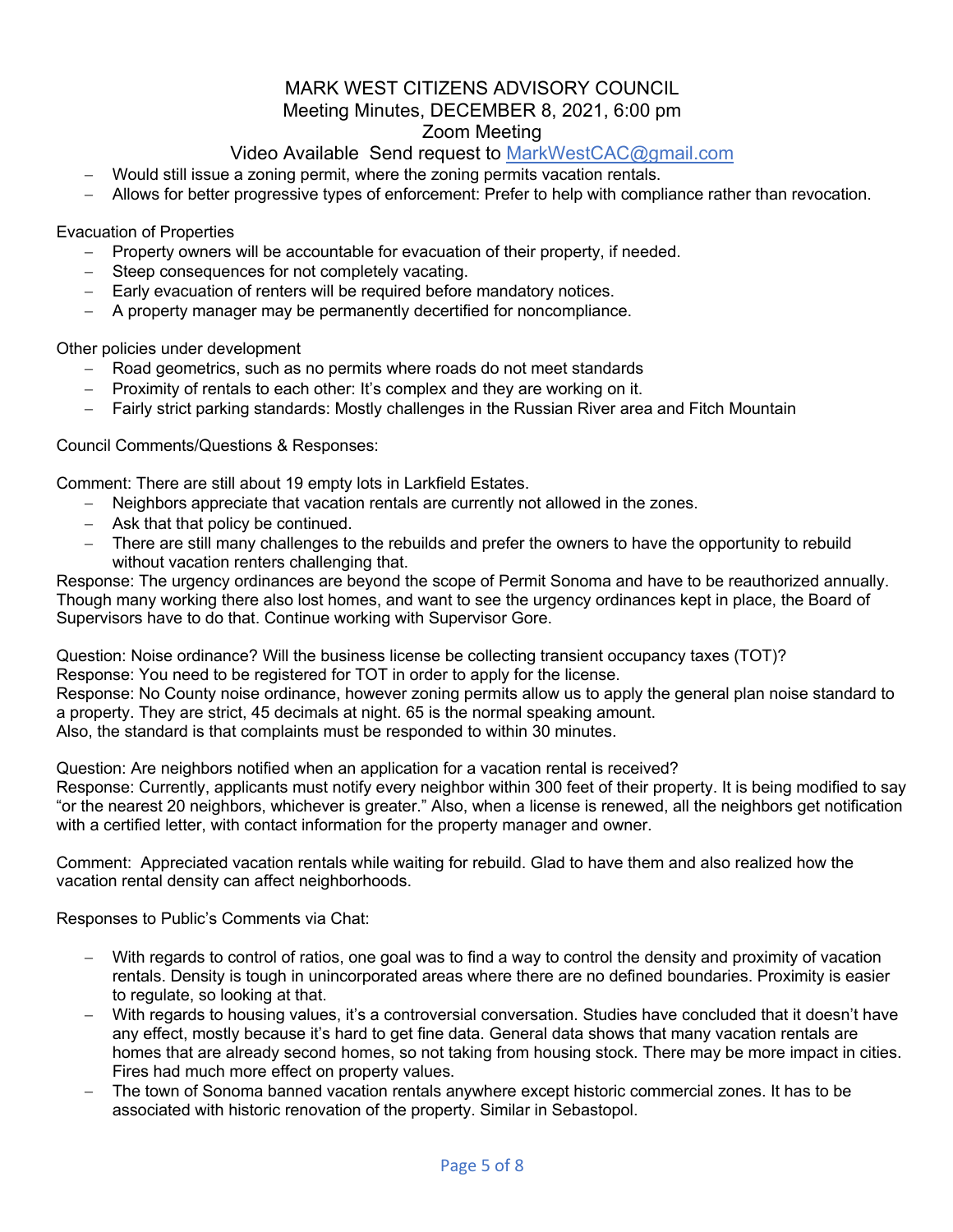# Video Available Send request to MarkWestCAC@gmail.com

- Difference between homes and bedrooms within a home: These are called hosted rentals. It was the classic business model that Airbnb was based on and it has morphed into something different. Have had almost zero complaints; or with traditional Bed and Breakfasts (B&B).
- Sonoma County does not have a business license for B&B. They have zoning permits and use permits.
- The plan is to have the first reading of the draft ordinance with the planning commission on January 20 with anticipation that it will go to the BOS late spring.
- Send emails directly to gary.helfrich@sonoma-county.org
- Google Sonoma County or go to the Sonoma County website and search vacation rentals. https://sonomacounty.ca.gov/Home/ There is a contact box within that page.
- Another option: https://sonomacounty.ca.gov/PRMD/Regulations/Vacation-and-Hosted-Rentals/Contact-Us/
- For complaints, go to the above website, click on "Complaints" on the list on the left side of the page.
- Complaint of a neighbor renting out more bedrooms than are actually bedrooms, creating parking problems and owner not responding to neighbors. Possibly illegal on a septic system.
	- Response: Permits are based on septic capacities. Some are violating the Code Enforcement. That's also a building code issue. It's important for people to file complaints.
- Owners pay taxes: 15% TOT besides their regular property taxes. Generally, that program brings in \$10 to \$12 million per year into the county.
- Provide comments early and often. Helfrich's phone: (707) 565-2404. He prefers email, to create a record.
- He cannot do anything about complaints. For complaints, contact Code Regulations (see above)
- County tracts vacation rentals using a company called Webscreen and monitors vacation rentals. Have a fee if they are operating without a permit. Compliance has improved due to the Webscreening.

### **C) Presentations of Referrals from Permit Sonoma:** ACTION ITEM None

Consideration of proposed projects will proceed as follows: 1. Presentation by project applicant 2. Questions by Councilmembers 3. Questions and comments from the public 4. Response by applicant, if required 5. Comments by Council members 6. Resolution, ACTION, if indicated.

### **D) Council Member Announcements/Information/Discussions/Disclosures:** Information only, unless stated

1. Continuation of Road Diet Discussion: Jen Mendoza will report on the Nov 5 "walk-about" in January.

2. January 2022 and March through December 2022 will be hybrid meetings. The physical location will be at the Mark West School District Office, The Learning Center, 305 Mark West Springs Road, Santa Rosa **(NOTE:** February 2022 will be Zoom only)

3. Lescure: Public works is looking at Lavell Rd. flooding and will get a maintenance crew out there.

### **E) Subcommittee Reports & Discussions:** ACTION ITEM

- 1. Neighborhood Improvement Funding Program (NIFP) Subcommittee (Berg/Lescure) Need new members for this subcommittee. Chair Fies volunteered.
- 2. Rebuild/Fire Mitigation Subcommittee (Sherwood/Fies) See Supervisor Gore's presentation above. Farber and Sherwood were supposed to meet regarding repaving Old Larkfield but had to reschedule due to a Guerneville spill. It's on the top of the list.
- 3. Community Services District (CSD) Subcommittee (Sherwood/Lamberson) Lamberson. Taking a back seat until get the Wikiup golf course area is squared away.
- 4. Wikiup Open Space (Lamberson/Berg)
- Berg: Lamberson is the one who has been pivotal with this issue and brought the community together.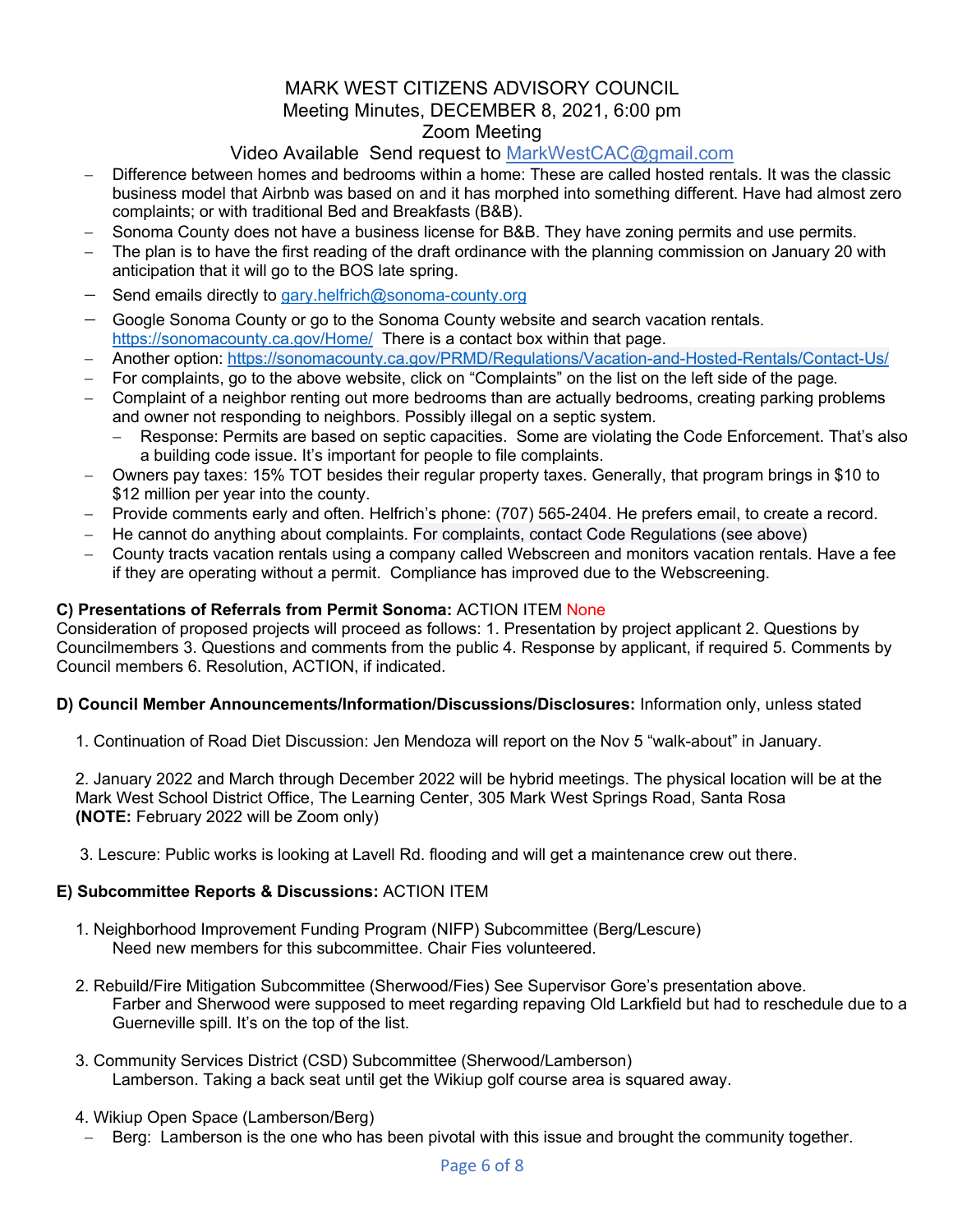# Video Available Send request to MarkWestCAC@gmail.com

- Lamberson: Tony Korman was at last community meeting. The final language is at the appraiser and hoping for some kind of conclusion by the end of the year. He is not privy to the exact language but says that there's some park like language written into the easement conditions. Louise at Ag and Open Space is a good contact to make suggestions.
- Comment from Chat: Can the golf course be included as open space in the general plan?
- Berg will continue to participate on this committee.

5. Sonoma County General Plan for Mark West Area (Lescure/Lamberson)

- Lamberson: County is finishing up on other plans and probably won't start any work until next year.
- Lescure: Make sure something gets in the general plan about the "New Redwood Parkway" (Old Redwood Hwy. in Larkfield)
- Will need a new member for this subcommittee.

### **F) Public Comments on Non-Agenda Items:**

1. Catherine Dodd sent an email to the council members. Karen Fies noted the points:

Some Action Items don't state a specific item being discussed so maybe violation of Brown Act?

Chair Fies: Sometimes there is no specific action planned, simply a general discussion. Only need to state specific items that need to be acted on.

Replacement of Cal Am electric meter readers. She described the issue.

Chair Fies: Not the council jurisdiction so cannot respond. See below: Margaret Digenova, Cal American Water

2. Community Member: Any information on the areas that were potentially considered for low-income housing? Mendoza: The county has identified some properties that can have the zoning changed so there could be more density. Only giving them availability. Not purchasing them

Chat: That's one reason why vacation rentals should be stopped at this point.

### **G) Pending Items:** Updates when available

- 1. Utilities & Water, Margaret DiGenova:
- The meters referred to above are AMI meters. It was approved for some districts. She's pretty sure not here. Before anything like that would happen, there would be an opt out period.
- Reminder: Some rain brought some green but the drought is still strong.
- Reminder: Cal Am partners with the Sonoma Marin Saving Water Partnership, a regional group, and they provide buckets and other devices to help to save water. Available at the Cal Am office.
- 2. "HAWK" light in front of Larkfield Shopping Center: When the new one comes in, the County is hoping to have some kind of sensors for the fire trucks to be able to stop the traffic before pulling out onto Old Redwood Hwy.
- 3. Continuation of discussion: Turn lane at Somers Rd. No update at this time. (TBD)

### **H) Correspondence:** Information Only None

## **I) Future Agenda Items**: Potential projects and/or suggestions for future MWCAC meetings

- 1. Possibility of an update on the COPE program in Wikiup (TBD)
- 2. Chamber presentation (January)
- 3. Traffic Discussion Continuation and "Walk-about" report. (January)
- 4. Possible speaker on home hardening and vegetation management (TBD)
- 5. Possible community clean up? Maybe partnership with the Chamber. (TBD) Discussed possibilities
- 6. List of unmet needs projects for Larkfield/Mark West/Wikiup (Presentation: Sherwood/Lamberson) (TBD)
- 7. Council discussion on expanding the area of influence of the MWCAC (Feb or March)